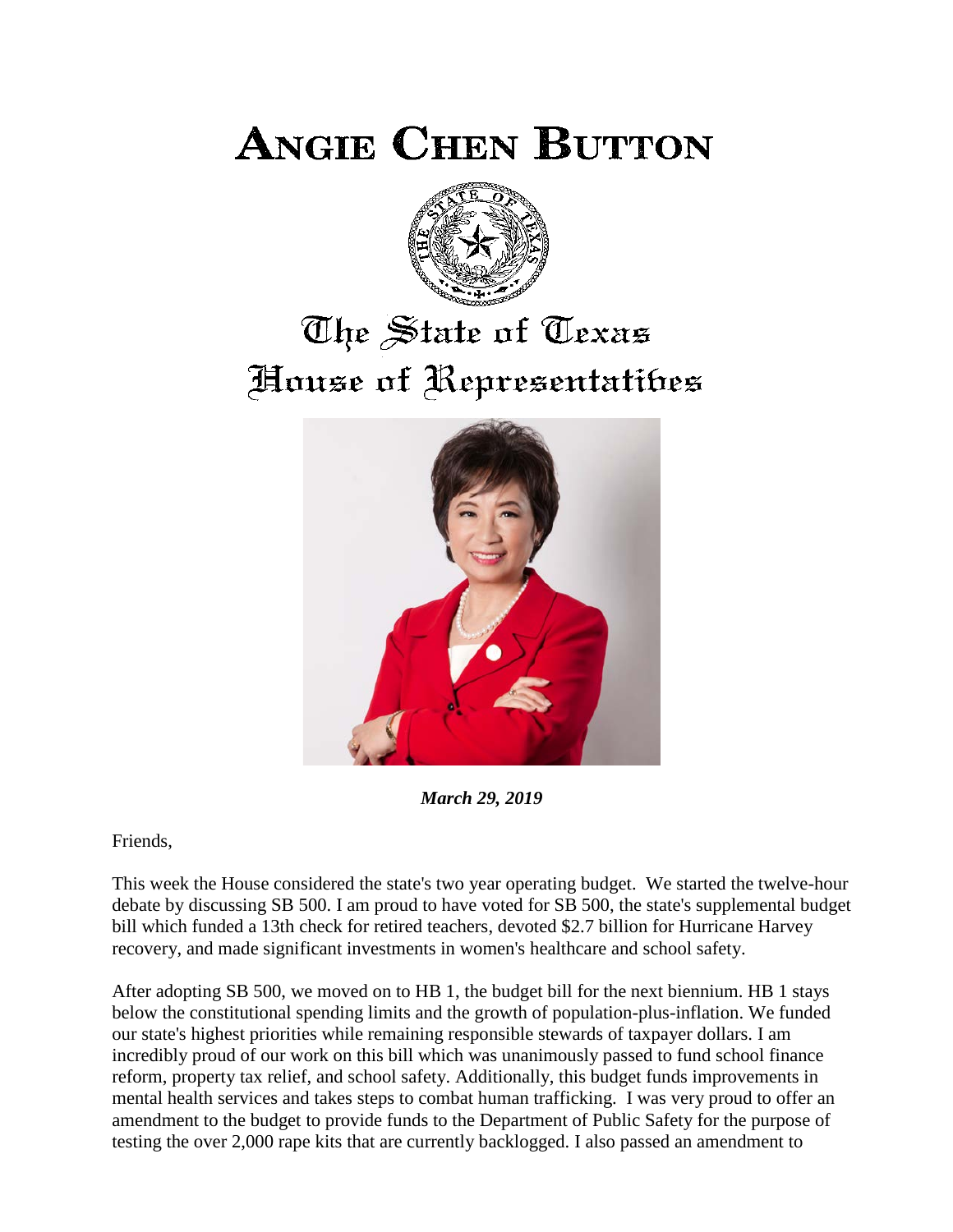provide funds to the Nurse-Family Partnership. The program works to improve mothers' pregnancy health, their child's health, and their families' economic self-sufficiency. Programs like the Nurse-Family Partnership save lives and taxpayer dollars.



**Discussing my Amendments to HB 1 with Appropriations Chairman and Bill Author John Zerwas.**

## **Constituent Roundtables**

Last week, I traveled back home to the district for our mid-session constituent roundtables. I enjoyed being back in the district and was eager to hear from many friends in the community on issues we are working on in Austin.

We discussed a variety of topics relating to Health and Human Services, Education, Business and Economic Development, Energy and Natural Resources, and Seniors. Additionally, we held our inaugural urban affairs, young professionals, and women's roundtables. These roundtables bring together those involved with the industry, local leaders, and concerned citizens to voice their opinions and share their knowledge on each issue.

We had a great turnout and all topics yielded great discussion. I appreciate everyone that came out on Friday and Saturday to give me their input on legislation that is currently making its way through the legislative process. Your feedback is vital as we move forward in the 86th legislative session.

If you would like to join in on the discussions at one of our roundtables, please don't hesitate to contact me or my office for more information.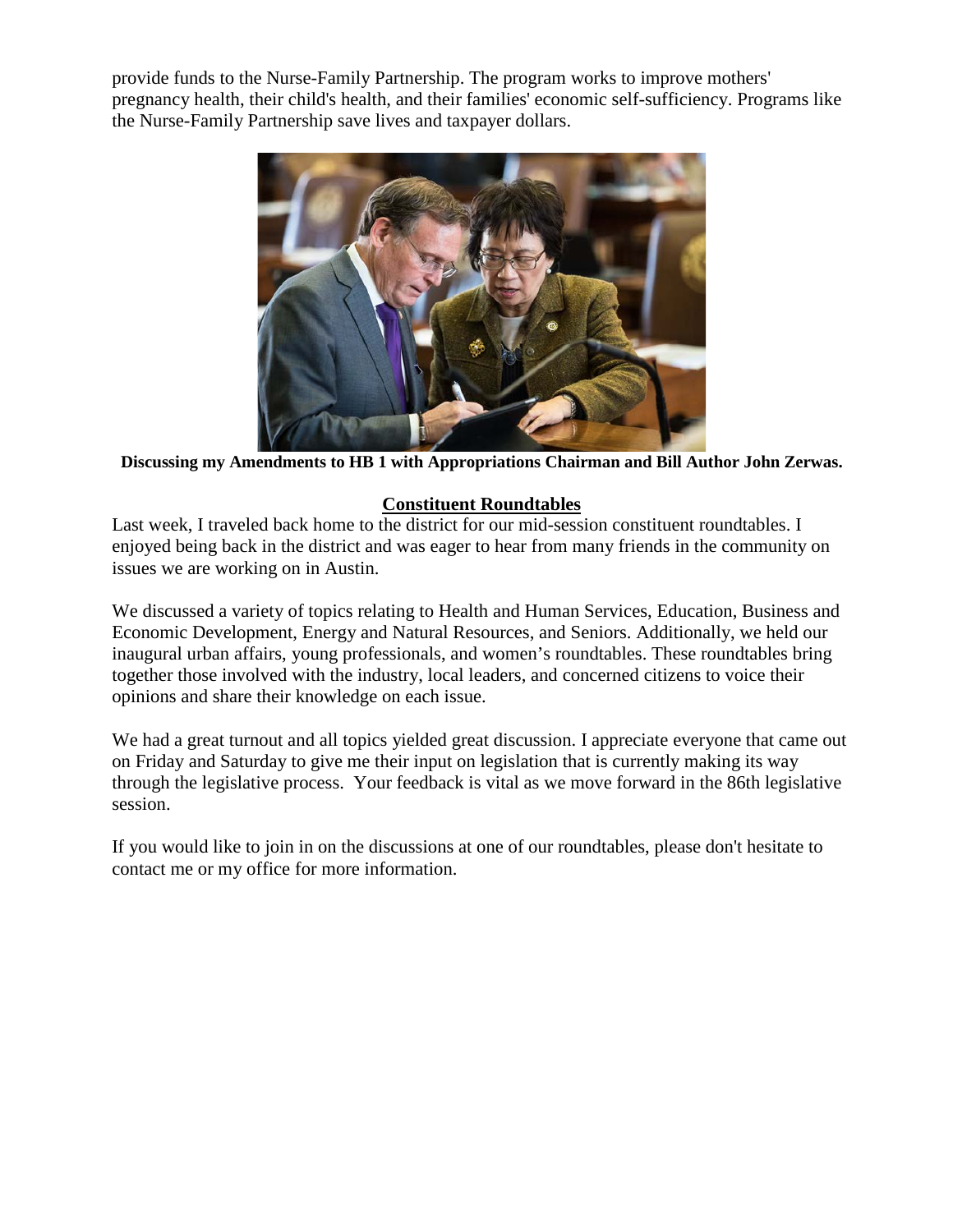

**At the Urban Affairs Roundtable, we had a very productive conversation with local officials, community leaders, and concerned constituents about housing, improving local partnerships, and other important issues facing our communities.**

#### **Higher Education**

The Higher Education Committee heard testimony on legislation addressing a number of important issues including hazing, homeless student policies, and tuition exemption. Additionally, HB 2000 by Higher Education Chairman Turner was discussed. This legislation would authorize tuition revenue bonds to finance construction and infrastructure improvements at Texas' higher education institutions. The chancellors of our state's university systems testified regarding the needs at their universities for buildings to accommodate the growth in student enrollment across Texas.

#### **Urban Affairs**

In the Committee on Urban Affairs, we dove into several bills affecting the Low Income Housing Tax Credit program. This federal program was created in 1986 during the Reagan Administration and was designed to help developers build more affordable housing by transferring development, maintenance, and operation costs to the private market. With the tax credit, property owners are able to offer reduced rents to cost-burdened families. The 9% tax credit program is highly selective and very competitive. Developers are selected by the Texas Department of Housing and Community Development (TDHCA) based on scoring on the Qualified Allocation Program (QAP). Part of the QAP requires demonstration of community support via a letter from the State Representative. Our State Senators removed themselves from this process during the 83rd legislative session. These letters place Representatives in difficult positions, often needing to make quick decisions and picking winners and losers without having the opportunity to fully vet the project. Additionally, it opens the door to corruption since a letter of support or opposition from a State Representative often determines if a project is awarded the tax credit. My bills, HB 1973 and HB 2943, would remove State Representatives from the application process. There are several differing opinions about how to best address this matter and I look forward to working with the other members of the committee to come up with a solution that best addresses our concerns.